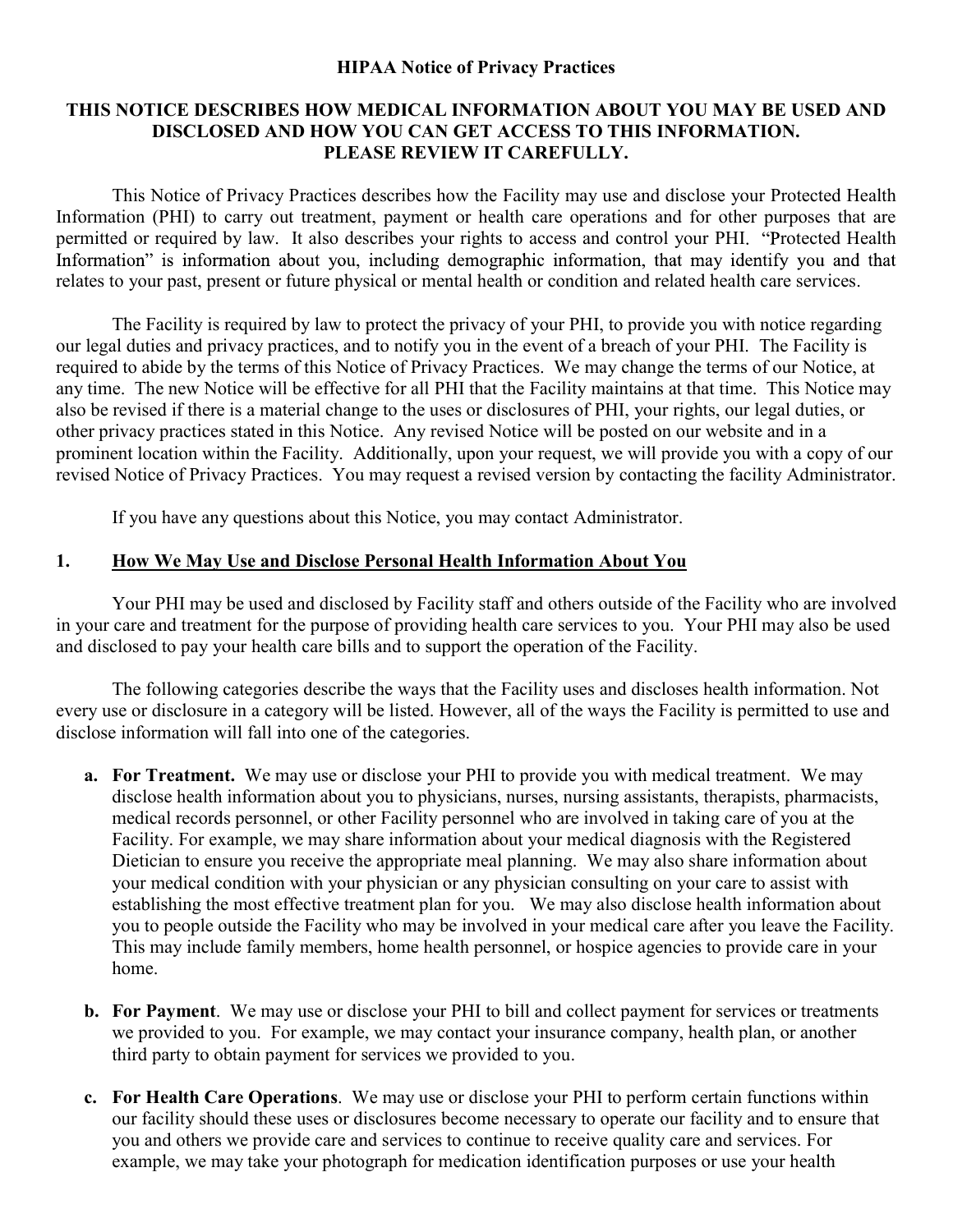information to evaluate the effectiveness of the care and services you are receiving. We may disclose your PHI to our staff (nurses, nursing assistants, physicians, staff consultants, therapists, etc.) for auditing, care planning, treatment, and learning purposes. We may also combine your health information with information from other health care providers to study how our facility is performing in comparison to like facilities or what we can do to improve the care and services we provide to you. When information is combined, we remove all information that would identify you so that others may use the information in developing research on the delivery of health care services without learning your identity.

- d. For Business Associates. There are some services provided in our Facility through contracts with Business Associates. Some examples of contracted services include pharmacy services, therapy services, podiatry services, dental services, etc. When these services are contracted, we may disclose your health information so that they can perform the job we've asked them to do and bill you or your third-party payer for services rendered. Whenever an arrangement between the Facility and a Business Associate involves the use or disclosure of your PHI, we will have a written contract that contains terms that will protect the privacy of your PHI.
- e. For Treatment Alternatives or Health Related Benefits. We may use or disclose your PHI, as necessary, to provide you with information about treatment alternatives or other health-related benefits and services that may be of interest to you. For example, we may inform you about a newly released medication or treatment that has a direct relationship to the treatment or medical condition. You may contact our Privacy Officer to request that these materials not be sent to you.

### 2. Other Uses and Disclosures that Do Not Require Your Authorization

State and federal laws and regulations either require or permit us to use or disclose your PHI without your consent or authorization in certain circumstances. The uses or disclosures that we may make without your consent or authorization include the following:

- a. As Required By Law. We may use or disclose your PHI to the extent that the use or disclosure is required by law. The use or disclosure will be made in compliance with the law and will be limited to the relevant requirements of the law. You will be notified, if required by law, of any such uses or disclosures.
- b. Public Health Activities and Reporting. Federal and state laws may require or permit the Facility to disclose certain health information related to the following:
	- i. Public Health Risks or Communicable Diseases. We may disclose your PHI for public health activities and purposes to a public health authority that is permitted by law to collect or receive the information. For example, a disclosure may be made for the purpose of preventing or controlling disease, injury or disability. We may disclose your PHI, if authorized by law, to a person who may have been exposed to a communicable disease or may otherwise be at risk of contracting or spreading the disease or condition.
	- ii. Health Oversight Activities. We may disclose PHI to a health oversight agency for activities authorized by law, such as audits, civil, criminal, or administrative investigations, inspections, licensure, or disciplinary actions. Oversight agencies seeking this information include government agencies that oversee the health care system, government benefit programs, other government
	- regulatory programs and civil rights laws.<br>iii. Child Abuse. We may disclose your PHI to a public health or other appropriate government authority authorized by law to receive reports of child abuse or neglect.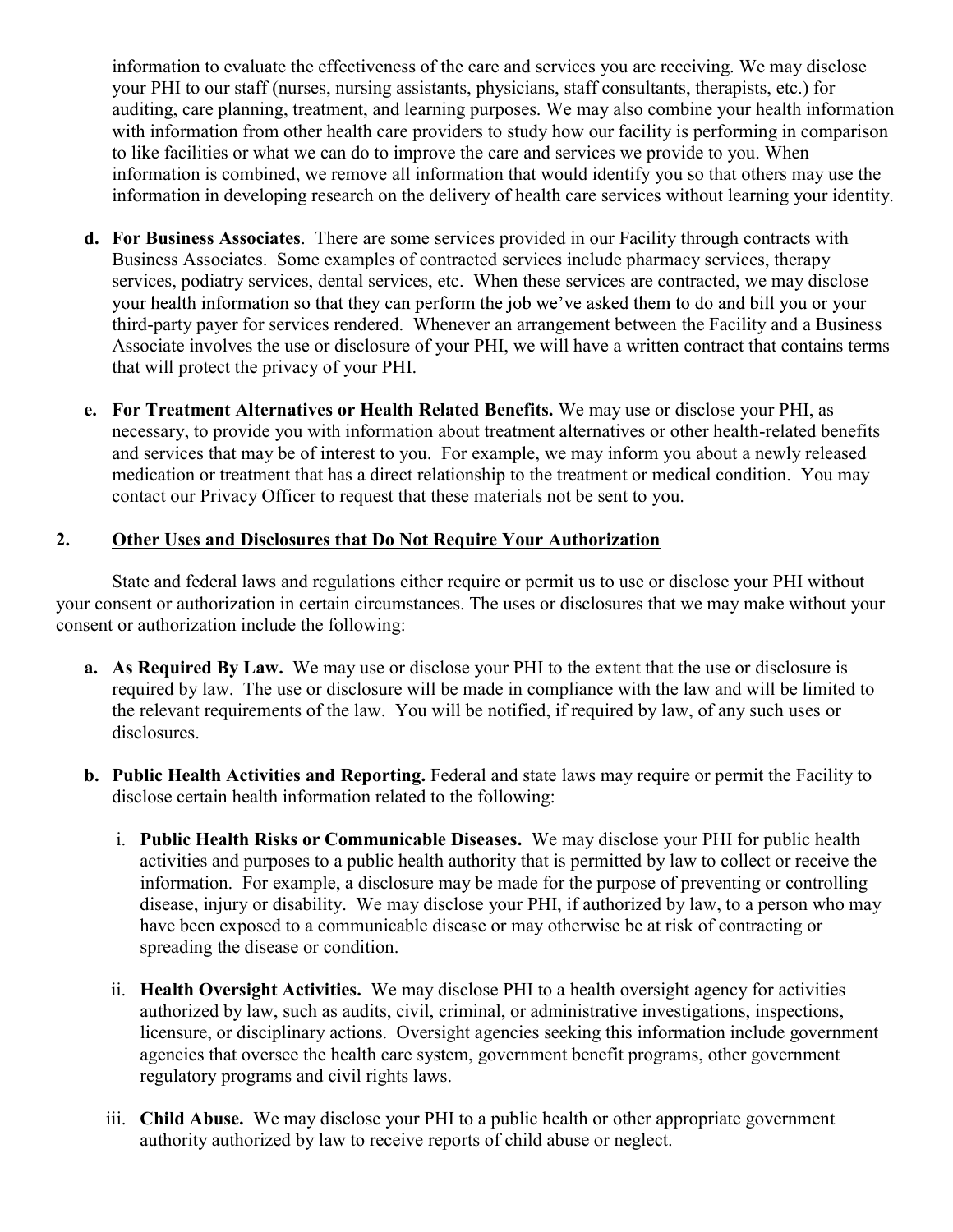- iv. Abuse or Neglect. We may disclose your PHI to the appropriate government authority if we believe a resident has been the victim of abuse, neglect or domestic violence. In this case, the disclosure
- will be made consistent with the requirements of applicable federal and state laws.<br>v. Food and Drug Administration. We may disclose your PHI to a person or company required by the Food and Drug Administration for the purpose of quality, safety, or effectiveness of FDAregulated products or activities including: to report adverse events, product defects or problems, biological product deviations, to track products; to enable product recalls; to make repairs or replacements, or to conduct post marketing surveillance, as required.
- c. Legal Proceedings. We may disclose PHI in the course of any judicial or administrative proceeding, in response to an order of a court or administrative tribunal (to the extent such disclosure is expressly authorized by such order), or in certain conditions in response to a subpoena, discovery request or other lawful process.
- d. Law Enforcement Purposes. We may disclose PHI for law enforcement purposes, to comply with laws regarding reporting of certain types of wounds and physical injuries, to comply with a summons, warrant, or subpoena. Under certain conditions, we may provide limited PHI in response to an investigative demand. We may also disclose the following limited information in response to a request by law enforcement in order to identify or locate a suspect, fugitive, or material witness: name, address, place and date of birth, social security number, blood type, type of injury, date of treatment and death, and any distinguishing or identifying physical characteristics. Upon request, we may also disclose your PHI to law enforcement if you are suspected to be a victim of a crime. In responding to such requests, we will comply with the requirements of applicable federal and state laws.
- e. Coroners, Medical Examiners, Funeral Directors, and Organ and Tissue Donation. We may disclose PHI to a coroner or medical examiner for identification purposes, determining cause of death or for the coroner or medical examiner to perform other duties authorized by law. We may also disclose PHI to a funeral director, as authorized by law, in order to permit the funeral director to carry out their duties. We may disclose such information in reasonable anticipation of death. If you are an organ donor, we may disclose PHI to organizations that handle organ procurement to facilitate donation and transplantation.
- f. Research. We may disclose your PHI for research purposes only when a privacy board or institutional review board has approved the research project. However, we may use or disclose your PHI to individuals preparing to conduct an approved research project in order to assist such individuals in identifying persons to be included in the research project. Researchers identifying persons to be included in the research project will be required to conduct all activities onsite.
- g. To Avert a Serious Threat to Health or Safety. Consistent with applicable federal and state laws, we may disclose your PHI, if we believe that the use or disclosure is necessary to prevent or lessen a serious and imminent threat to the health or safety of a person or the public. We may also disclose PHI if it is necessary for law enforcement authorities to identify or apprehend an individual.
- h. Military and Veterans. If you are a member of the armed forces, we may disclose health information about you as required by military authorities or for the purpose of a determination by the Department of Veterans Affairs of your eligibility for benefits. We may also disclose health information about foreign military personnel to the appropriate foreign military authority.
- i. National Security. We may disclose your PHI to authorized Federal officials for intelligence, counterintelligence, and other national security activities authorized by law, including the provision of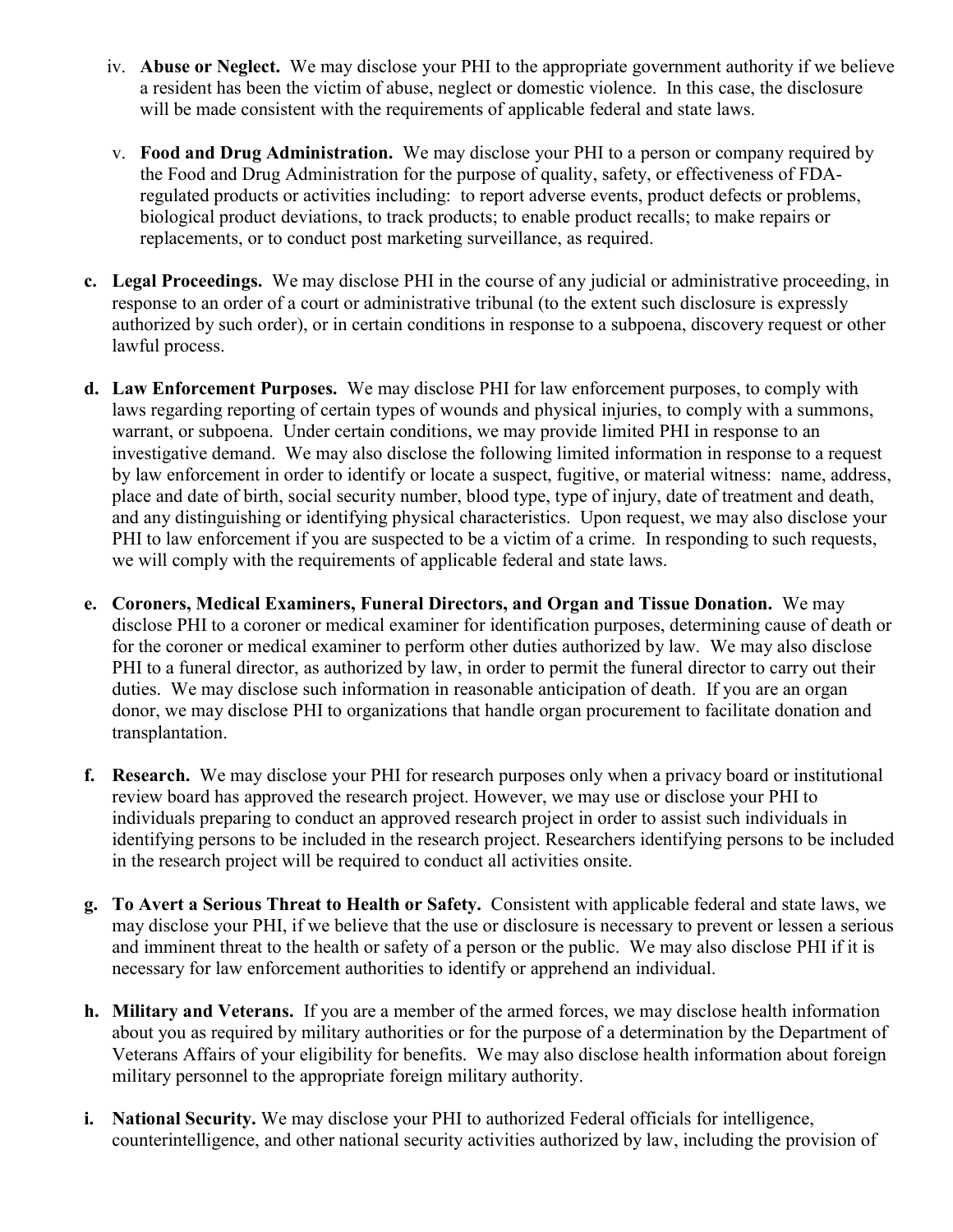protective services to the President.

- j. Correctional Institutions and Other Law Enforcement Custodial Situations. Should you be an inmate of a correctional institution, or in custody of a law enforcement official, we may disclose to the institution, its agents, or the law enforcement official health information necessary for your health and the health and safety of others.
- k. Workers' Compensation. We may disclose your PHI as required and authorized by workers' compensation laws or other similar programs.

# 3. Uses and Disclosures that You May Object To

 There are some ways in which the Facility uses your PHI that you may object to. If you do not wish to have your PHI disclosed for any of these purposes, you may object by providing written notification of your objection to providing your PHI for any of these purposes. The written notification must be provided to the Administrator of this facility. Written objections should be addressed to the Facility's Administrator.

- a. Facility Directories. Unless you object, we may include information about you in the Facility Directory. This information may include your name, location in the Facility, your general condition (such as fair or stable), and your religious affiliation. All of this information, except religious affiliation, may be disclosed to people that ask for you by name. Your religious affiliation will be only given to a member of the clergy, such as a priest or rabbi.
- b. Individuals Involved in Your Health Care or Payment for your Care. Unless you object, we may disclose your PHI to your family members and friends who are involved in your care or who help pay for your care. We may also disclose your PHI to a disaster relief organization for the purposes of notifying your family and/or friends about your general condition, location, and/or status (i.e., alive or dead). If you are unable to agree or object to such a disclosure, we may disclose such information as necessary if we determine that it is in your best interest based on our professional judgment.
- c. Uses and Disclosures Related to Fundraising Activities. Unless you object, we may use certain PHI to contact you in an effort to raise money for our facility and its operations. Such fundraising communications shall provide, in a clear and conspicuous manner, the opportunity for you to opt out of receiving future fundraising communications. The information we may use will be limited to demographic information, including your name, address, age, gender, and contact information, dates for which you received treatment or services at our Facility, and your health insurance status. If you do not wish to be contacted for participation in fundraising activities, you must provide us with a written notification.

## 4. Uses and Disclosures of Protected Health Information Requiring Authorization

Some uses and disclosures require the patient's written authorization. You may revoke this authorization in writing at any time except to the extent that we have already undertaken an action in reliance upon your authorization. If you revoke your authorization, we will no longer use or disclose your PHI for the reasons covered by your written authorization.

a. Psychotherapy Notes. Psychotherapy Notes comprise a special category of PHI that is held to a higher standard of privacy protection than clinical records because they are separated from the rest of your medical record and are never intended to be shared with anyone else. We must receive your authorization for any use or disclosure of psychotherapy notes, except: use by the originator of the psychotherapy notes for treatment or health oversight activities; as set forth in sections 1 and 2 above; or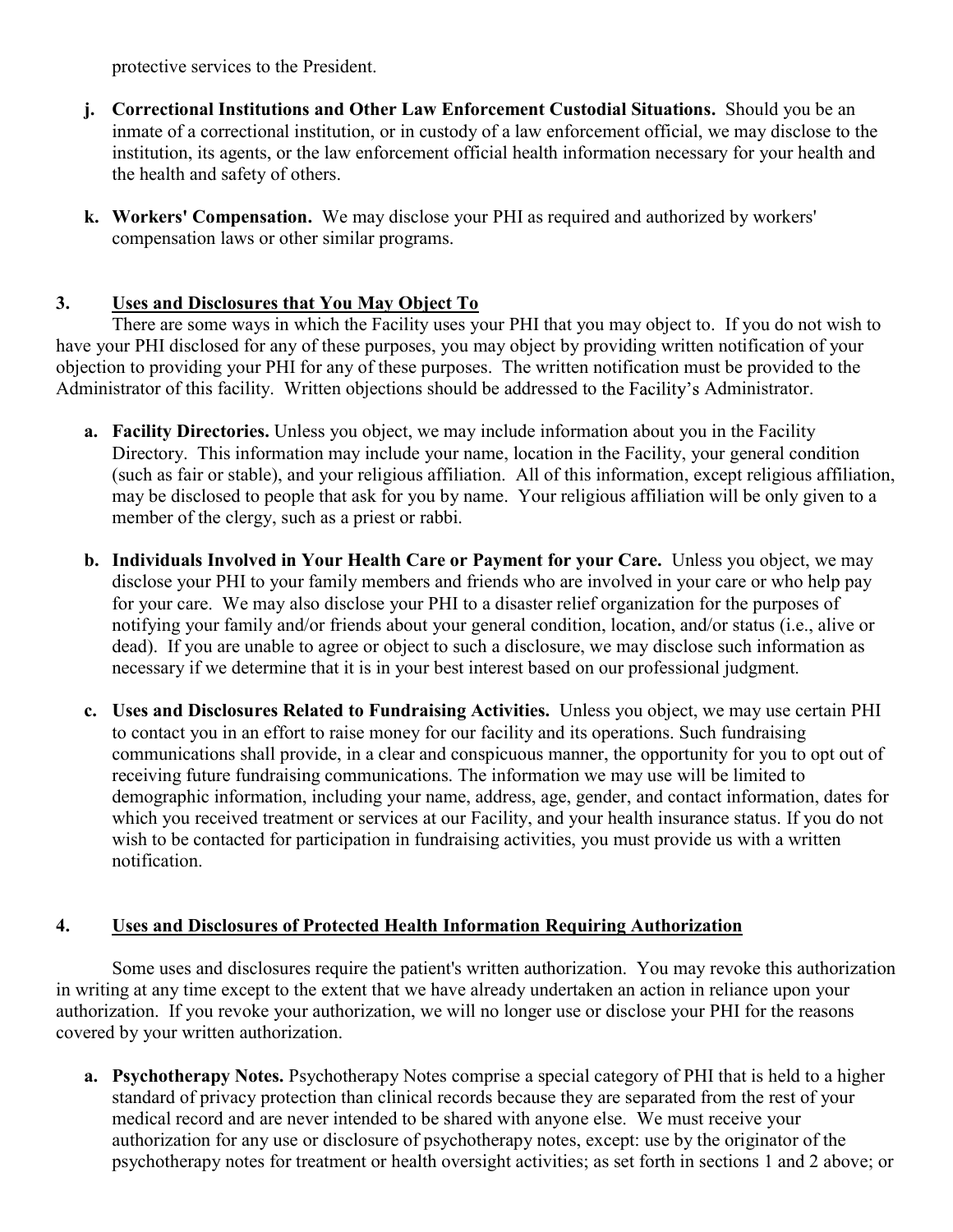as required by law.

- d. Marketing Communications. We must receive your authorization for any use or disclosure of PHI for marketing, except if the communication is in the form of a face-to-face communication made to you personally; or a promotional gift of nominal value provided by the Facility. It is not considered marketing to send you information related to your individual treatment, case management, care coordination or to direct or recommend alternative treatment, therapies, healthcare providers or settings of care. These may be sent without written permission. If the marketing is to result in financial remuneration to the Facility by a third party we will state this on the authorization.
- e. Sale of PHI. We must receive your authorization for any disclosure of your PHI which is a sale of PHI. Such authorization will state that the disclosure will result in remuneration to the Facility.
- f. Other Uses and Disclosures. Other uses and disclosures of your PHI not covered by one of the general categories in sections 2, 3, or 4 of this Notice will be made only with your written authorization, unless otherwise permitted or required by law as described in this Notice.

# 5. Our Duty to Notify in the Event of a Breach

We are required to notify you in the event that your unsecured PHI is breached. A "breach" is defined as the unauthorized acquisition, access, use, or disclosure of PHI which compromises the security or privacy of the PHI, but does not include unintentional acquisition, access or use of such information, inadvertent disclosure of such information within a facility, and disclosure to a person not reasonably able to retain it. "Unsecured protected health information" refers to PHI that is not secured through the use of a valid encryption process approved by the Secretary of Health and Human Services or the destruction of the media on which the PHI is recorded or stored. Should any of your "unsecured" PHI held by us be "breached," then we will fully comply with the HIPAA/HITECH breach notification requirements and we will notify you as follows:

- a. Timing and Method of Notification. We will notify you no later than calendar 60 days after discovery of such breach via first-class mail or e-mail, if specified by you as your preference. If the breach involves the information of more than 500 individuals, we will also provide notice to prominent media outlets. We will also notify the Secretary of Health and Human Services of the breach (immediately if the breach involves the information of more than 500 individuals, or in an annual notification for all other breaches).
- b. Contents of Notification. Our notification to you will include:
	- 1. A brief description of what happened, including the date of breach and date of discovery (if known).
	- 2. A description of the types of unsecured PHI that were involved in the breach (such as whether full name, social security number, date of birth, home address, account number, diagnosis, disability code, or other types of information were involved).
	- 3. Any steps you should take to protect yourself from potential harm resulting from the breach.
	- 4. A brief description of what we are doing to investigate the breach, mitigate harm to the individuals whose PHI was breached, and protect against further breaches; and
	- 5. Contact procedures for you to ask questions or learn additional information, which will include a toll-free telephone number, an e-mail address, Web site, or postal address.

# 6. Your Rights Regarding Your Protected Health Information

 Although your health record is the property of the Facility, the information belongs to you. You have the following rights regarding your health information: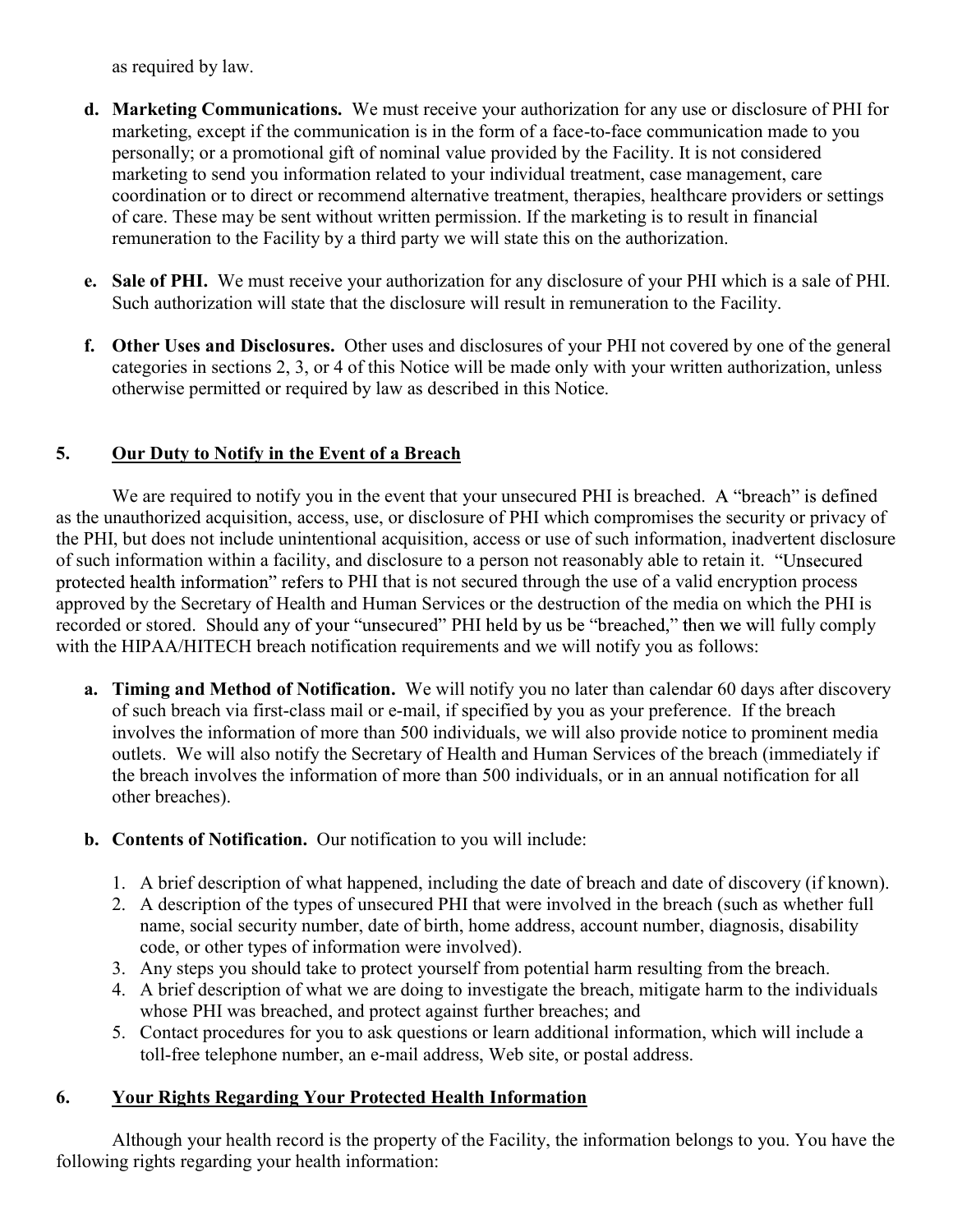a. Right to Request Restrictions. You have the right to request a restriction of your PHI. This means you may ask us not to use or disclose any part of your PHI for the purposes of treatment, payment or health care operations. You may also request that any part of your PHI not be disclosed to family members or friends who may be involved in your care or for notification purposes as described in this Notice of Privacy Practices. You must submit your request in writing. In your request, you must state: what information you want to limit access to; whether you want to limit use, disclosure, or both; and to whom you want the limits to apply.

The Facility is not required to agree to a restriction that you may request. If the Facility does agree to the requested restriction, the Facility will comply with your request unless the information is needed to provide you emergency treatment.

- b. Right to Request Confidential Communications. You have the right to request to receive confidential communications from the Facility by alternative means or at an alternative location. The Facility will accommodate reasonable requests. The Facility will not request an explanation from you as to the basis for the request. To make this request you must notify the Facility's Administrator. YOU MAY PROVIDE NOTIFICATION BY MAIL AT ADDRESS, ADDRESS OR EMAIL AT EMAIL ADDRESS.
- c. Right to Inspect and Copy. With some exceptions, you have the right to inspect and copy your PHI. This means you may inspect and obtain a copy of PHI about you for so long as we maintain the PHI. As permitted by federal or state law, we may charge you a reasonable fee for the costs of copying your records.
- d. Denials. Under federal law, you may not inspect or copy the following records: psychotherapy notes; information compiled in reasonable anticipation of, or use in, a civil, criminal, or administrative action or proceeding; and laboratory results that are subject to law that prohibits access to PHI. Should we deny your request to inspect and/or copy your health information, we will provide you with written notice of our reasons of the denial and your rights for requesting a review of our denial. If such review is granted or is required by law, we will select a licensed health care professional not involved in the original denial process to review your request and our reasons for denial. We will abide by the reviewer's decision concerning your inspection/copy requests.
- e. Right to Restrict Disclosures to a Health Plan Related to Items or Services Paid Out-of-Pocket in Full. We will comply with requests from you to restrict the disclosure of your PHI to health plans for purposes of carrying out payment of health care operations and the PHI pertains solely to a health care item or service for which the provider has been paid out of pocket in full.
- f. Right to Amend. If you feel that health information in your record is incorrect or incomplete, you have the right to ask the Facility to amend your PHI. This means you may request an amendment of PHI about you in a designated record set for so long as we maintain this information. In certain cases, the Facility may deny your request for an amendment. For example, your request may be denied if the information was not created by the Facility, or if the information is accurate and complete. If your request is denied, we will provide you with a written notification of the reason(s) of such denial and your rights to have the request, the denial, and any written response you may have relative to the information and denial process appended to your health information.
- g. Right to an Accounting of Disclosures. You have the right to request an accounting of disclosures of your PHI. Your request may not include releases for more than six (6) years prior to the date of your request. This accounting will not include any of the following disclosures we may have made: for treatment, payment, or health care operations; information released to you provided in response to a